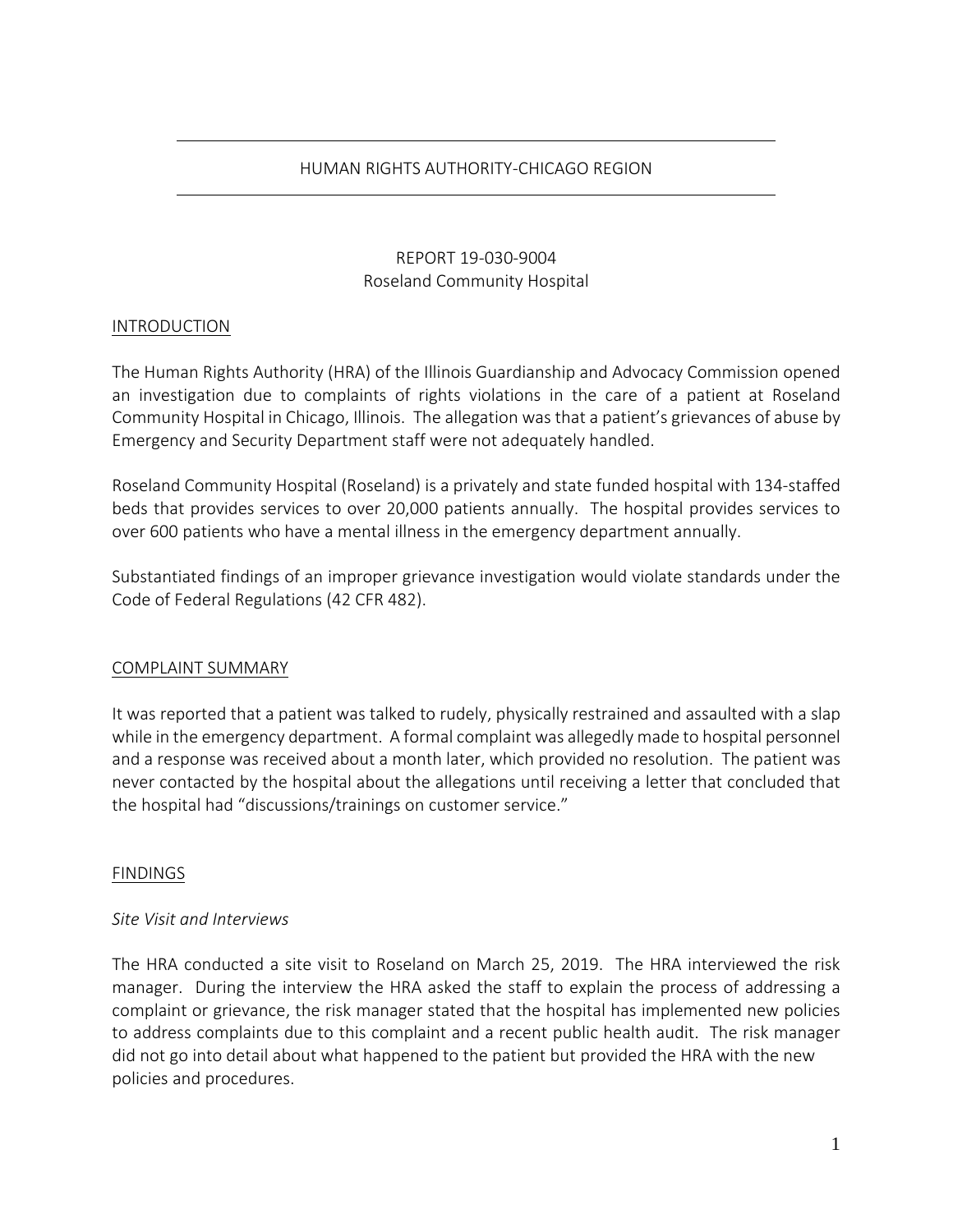The risk manager stated that an allegation was made by the patient that the hospital takes all allegations seriously. The risk manager stated that once an allegation is made it is reviewed and investigated. The HRA was also informed that the staff person who was alleged to be the aggressor was no longer employed by the facility.

The risk manager then informed the HRA that public health had visited the facility in November of 2018. The risk manager further stated that the hospital was now in compliance with all deficiencies that IDPH listed.

## *Record Review*

The HRA conducted a review of the patient's record. The patient was admitted to the hospital from home. The patient was escorted to the hospital by the Chicago Fire Department. Upon entering the facility, per psychiatric notes, she was, "combative; assaultive; spitting on staff." The notes state that the patient was given a 1 to 1 for "observation, awaiting Dr. evaluation."

About an hour after arrival, the notes illustrate that patient attempted to "abscond from the bathroom, stating she has a right to kill herself if she chooses." The nursing notes state that a therapeutic restraint order was entered. About thirty minutes into the restraint the patient was given forced medications due to "threatening to cause bodily harm to staff."

There is nothing in the record to imply potential assault of the patient by staff. However, per the notes the patient requested to speak with the nursing supervisor about a private matter. The note details that the patient did not want to discuss the matter with anyone except the supervisor. The record does contain correspondence from the risk manager.

Roseland provided correspondence from the hospital to the patient and it was signed by the risk manager. The letter is dated July 25, 2018 and does not clearly address the complaint or how it was investigated. It also does not mention any specific steps the hospital has implemented to ensure grievances like this no longer occur. However, it does state that the hospital had "discussions/trainings on customer service." There are no other issues to ascertain from the record, as the patient was discharged shortly after requesting to speak with the supervisor.

## *Illinois Department of Public Health Report Review*

The HRA reviewed CMS 2567 form from Illinois Department of Public Health (IDPH) complaint number IL106128/182987.

The form details several deficiencies and lists the provider's actions to correct them. The form indicates that the "hospital failed to ensure that a thorough abuse investigation was conducted to determine if the allegations were unfounded." The form continues, "the hospital failed to ensure that staff was educated on the different types of abuse and how to protect the patient from abuse." Finally, the form states that "the hospital failed to develop and implement an abuse policy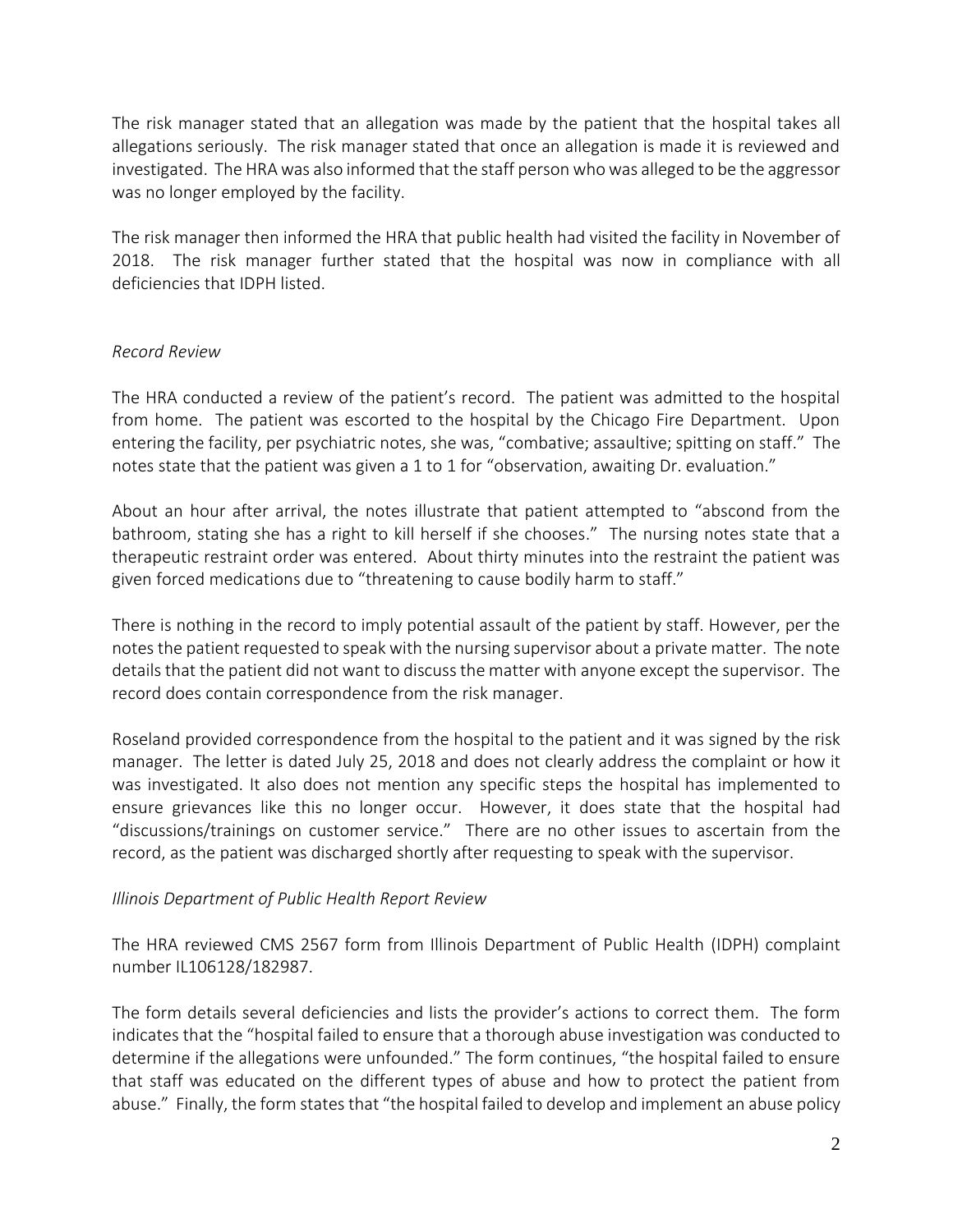with the required components of abuse." There is no mention of the abuse claim being substantiated.

Under the section entitled provider's plan of corrective action, it is noted that "the hospital has created a new policy … that identifies steps to be taken to initiate an investigation." It furthers that trainings for the new policy will be included in the "hospital orientation and annual competency training." The form details that all staff were trained on new policies, and the changes were made satisfactory on November 30, 2018.

Finally, the form states, "The CEO reached out to hospital legal counsel to conduct further investigations with select [emergency department] staff who [were] care team … the interviews were started on November 12, 2018 and ongoing through November 30, 2018." The form details that the subsequent investigation was satisfactory on November 30, 2018.

## *Policy Review*

The HRA reviewed Roseland's policy on Abuse and Neglect. The policy defines the various types of abuse and neglect, as well as, identifies a seven-step approach to detect, investigate, report and prevent instances of abuse and neglect. This policy was revised in November of 2018 as a response to a complaint filed with the Illinois Department of Public Health. This policy also states that Roseland must train all staff on how to report and identify instances of abuse and neglect.

The policy notes that a "licensed healthcare professionals shall notify the appropriate authorities immediately of all cases of suspected abuse/neglect. A licensed healthcare professional shall notify social services of the suspected case(s) the next working day for reports that occur after hours."

The Abuse and Neglect policy has a section entitled internal abuse policy which details what is to occur when a patient, family or staff member alleges that abuse occurs in the facility by other staff. It requires that reported allegations of abuse/neglect can be immediately taken to the supervisor on duty, the chief nursing officer and the Vice President for patient care services. These actions are in accordance with the Illinois Hospital Licensing Act (210 ILCS 85/9.6)

The Illinois Hospital Licensing Act requires, "any hospital [personnel] who has reasonable cause to believe that any patient with whom he or she has direct contact has been subjected to abuse in the hospital shall promptly report or cause a report to be made to a designated hospital administrator responsible … upon receiving a report under this Section, the hospital shall promptly conduct an internal review to ensure the alleged victim's safety".

The HRA also reviewed Roseland's policy on Allegations of Abuse or Neglect. The policy establishes procedures for reporting, investigating and follow up when an allegation of abuse or neglect is made. The policy was created in November of 2018 and mandates that all "employees who witness or have knowledge of patient abuse shall immediately report it …"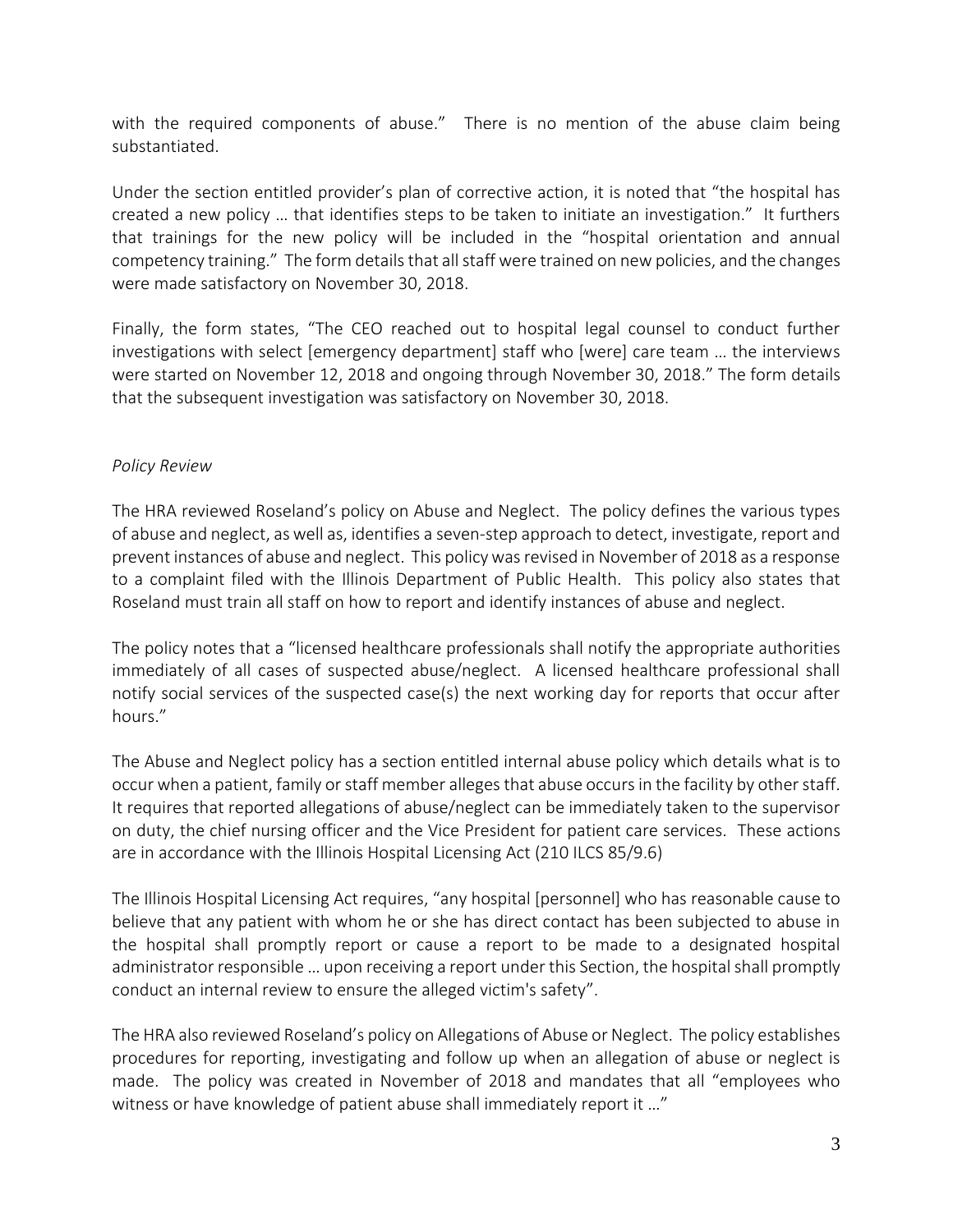The policy also states that investigations "will proceed without unreasonable delay." The policy also requires the facility to "prepare a summary report of the investigation." It furthers that a file with the summary of the report and actions taken will be maintained by the hospital administrator and the risk manager. Essentially, the policy on Allegations of Abuse or Neglect is a more concise version of the Abuse and Neglect Policy. Thus, this policy is also in line with 210 ILCS 85/9.6.

Additionally, the HRA reviewed Roseland's policy on Patients' Rights/Grievance Process. This policy establishes a timeline to which "investigation and resolution of complaints may not exceed 7 days from the date of initiation." It furthers that "in the event a resolution cannot be determined in 7 days the patient then will receive a letter stating the resolution within 30 days or less." This policy is in line with Federal Regulations as they require that, "the hospital must establish a process for prompt resolution of patient grievance and must inform each patient whom to contact to file a grievance." (42 CFR 482.13)

#### CONCLUSION

### *The allegations of abuse by Emergency/Security Department staff were not adequately handled.*

Under the Code of Federal Regulations:

The hospital must establish a process for prompt resolution of patient grievances and must inform each patient whom to contact to file a grievance. The hospital's governing body must approve and be responsible for the effective operation of the grievance process and must review and resolve grievances…. The grievance process must include a mechanism for timely referral of patient concerns regarding quality of care…. The hospital must establish a clearly explained procedure for the submission of a patient's written or verbal grievance to the hospital. The grievance process must specify time frames for review of the grievance and the provision of a response. In its resolution of the grievance, the hospital must provide the patient with written notice of its decision that contains the name of the hospital contact person, the steps taken on behalf of the patient to investigate the grievance, the results of the grievance process, and the date of completion. (42 CRF 482.13).

Based on the information provided and the documentation reviewed, the abuse complaint was investigated by the IDPH were it was found that "the hospital failed to ensure that a thorough abuse investigation was conducted." The hospital has since instituted new policies and procedures to comply with licensing requirements. The hospital is also now in compliance with the Code of Federal Regulations with a newly implemented complaint log which establishes a "clearly explained procedure for the submission of a patient's written or verbal grievance to the hospital." (42 CFR 482.13). The HRA was also given copies of the Risk Investigation Form and Risk Statement Form. Both forms are to be given to the Risk Manager within 24-hours of incident to ensure timely investigation of grievances. Furthermore, the HRA was provided with sign in sheets for training on the new abuse/neglect policies. The trainings are given to all new employees and annually to all staff.